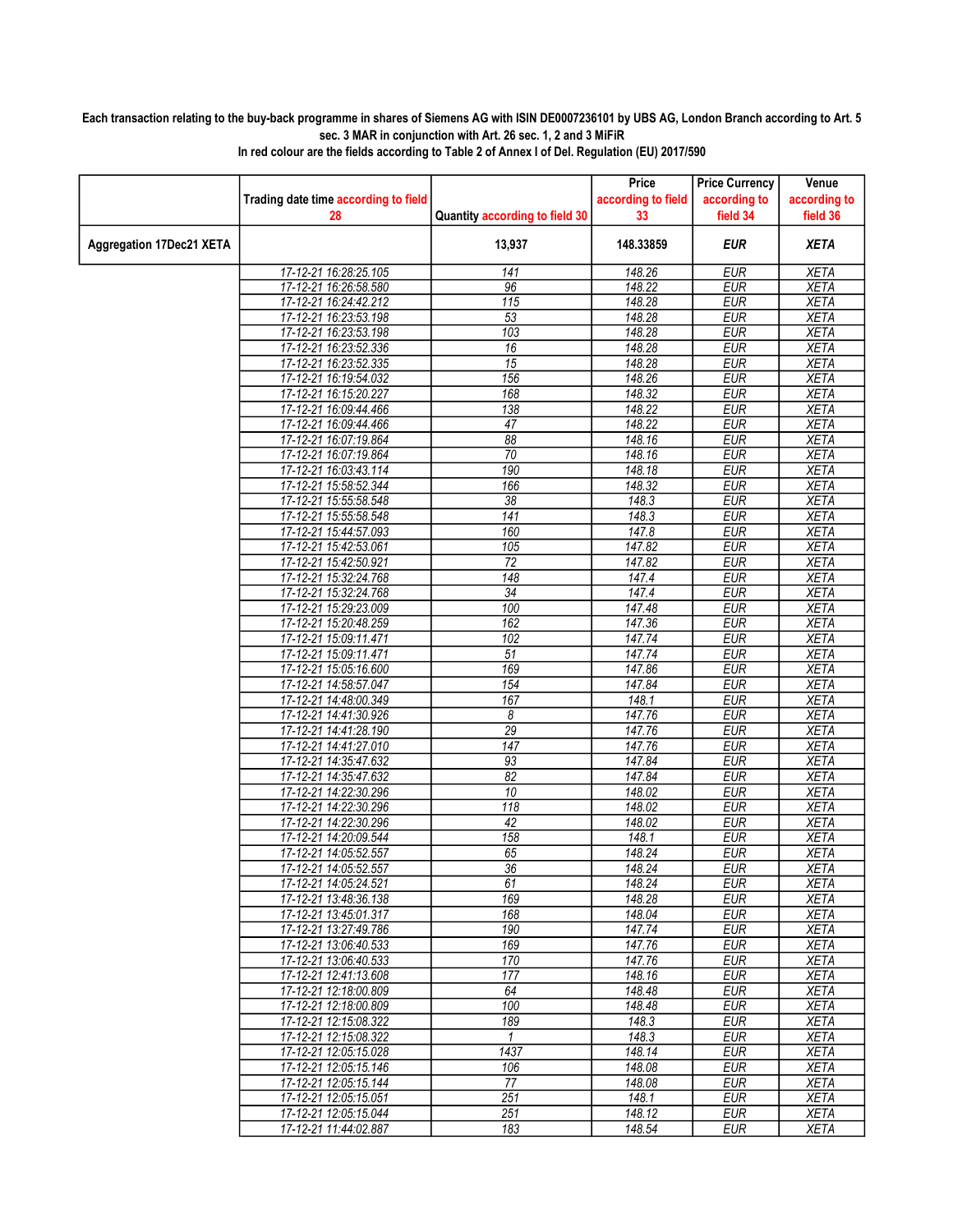| 17-12-21 11:37:56.798 | 165            | 148.44 | <b>EUR</b> | <b>XETA</b> |
|-----------------------|----------------|--------|------------|-------------|
| 17-12-21 11:19:19.857 | 190            | 148.22 | EUR        | <b>XETA</b> |
| 17-12-21 10:59:54.244 | $\sqrt{5}$     | 148.26 | <b>EUR</b> | <b>XETA</b> |
| 17-12-21 10:59:52.889 | 156            | 148.3  | <b>EUR</b> | <b>XETA</b> |
| 17-12-21 10:59:14.785 | 61             | 148.36 | <b>EUR</b> | <b>XETA</b> |
| 17-12-21 10:59:14.778 | 21             | 148.36 | <b>EUR</b> | <b>XETA</b> |
| 17-12-21 10:59:14.767 | 21             | 148.36 | <b>EUR</b> | <b>XETA</b> |
| 17-12-21 10:59:14.757 | 21             | 148.36 | <b>EUR</b> | <b>XETA</b> |
| 17-12-21 10:59:14.746 | 21             | 148.36 | <b>EUR</b> | <b>XETA</b> |
|                       |                |        |            |             |
| 17-12-21 10:59:14.735 | 21             | 148.36 | <b>EUR</b> | <b>XETA</b> |
| 17-12-21 10:59:14.729 | 17             | 148.36 | <b>EUR</b> | <b>XETA</b> |
| 17-12-21 10:59:08.923 | 16             | 148.38 | <b>EUR</b> | <b>XETA</b> |
| 17-12-21 10:59:08.924 | 143            | 148.38 | <b>EUR</b> | <b>XETA</b> |
| 17-12-21 10:57:44.999 | 6              | 148.26 | <b>EUR</b> | <b>XETA</b> |
| 17-12-21 10:57:44.999 | 13             | 148.26 | <b>EUR</b> | <b>XETA</b> |
| 17-12-21 10:57:44.998 | 53             | 148.26 | EUR        | <b>XETA</b> |
| 17-12-21 10:57:44.940 | 21             | 148.26 | <b>EUR</b> | <b>XETA</b> |
| 17-12-21 10:57:44.929 | 21             | 148.26 | <b>EUR</b> | <b>XETA</b> |
| 17-12-21 10:57:44.918 | 21             | 148.26 | <b>EUR</b> | <b>XETA</b> |
| 17-12-21 10:57:44.907 | 21             | 148.26 | <b>EUR</b> | <b>XETA</b> |
| 17-12-21 10:57:44.896 |                | 148.26 | <b>EUR</b> |             |
|                       | 21             |        |            | <b>XETA</b> |
| 17-12-21 10:57:44.885 | $\overline{4}$ | 148.26 | <b>EUR</b> | <b>XETA</b> |
| 17-12-21 10:56:59.655 | 156            | 148.28 | <b>EUR</b> | <b>XETA</b> |
| 17-12-21 10:56:44.655 | 166            | 148.3  | <b>EUR</b> | <b>XETA</b> |
| 17-12-21 10:55:44.675 | 181            | 148.28 | <b>EUR</b> | <b>XETA</b> |
| 17-12-21 10:54:44.588 | 184            | 148.24 | <b>EUR</b> | <b>XETA</b> |
| 17-12-21 10:54:44.688 | 24             | 148.22 | <b>EUR</b> | <b>XETA</b> |
| 17-12-21 10:54:44.680 | 35             | 148.22 | <b>EUR</b> | <b>XETA</b> |
| 17-12-21 10:54:44.638 | 129            | 148.22 | <b>EUR</b> | <b>XETA</b> |
| 17-12-21 10:53:29.665 | $\overline{8}$ | 148.12 | <b>EUR</b> | <b>XETA</b> |
| 17-12-21 10:53:29.639 | 35             | 148.12 | <b>EUR</b> | <b>XETA</b> |
| 17-12-21 10:53:29.615 | 146            | 148.12 | <b>EUR</b> | <b>XETA</b> |
| 17-12-21 10:53:29.615 | 153            | 148.12 | <b>EUR</b> | <b>XETA</b> |
| 17-12-21 10:52:29.505 | 127            | 148.22 | <b>EUR</b> | <b>XETA</b> |
|                       |                |        |            |             |
| 17-12-21 10:52:29.498 | 41             | 148.22 | <b>EUR</b> | <b>XETA</b> |
| 17-12-21 10:52:29.386 | 17             | 148.22 | <b>EUR</b> | <b>XETA</b> |
| 17-12-21 10:51:39.952 | 161            | 148.34 | <b>EUR</b> | <b>XETA</b> |
| 17-12-21 10:51:29.011 | 157            | 148.44 | <b>EUR</b> | <b>XETA</b> |
| 17-12-21 10:50:59.685 | 154            | 148.44 | <b>EUR</b> | <b>XETA</b> |
| 17-12-21 10:50:59.677 | 13             | 148.44 | <b>EUR</b> | <b>XETA</b> |
| 17-12-21 10:49:59.515 | 152            | 148.26 | <b>EUR</b> | <b>XETA</b> |
| 17-12-21 10:48:51.015 | 185            | 148.5  | <b>EUR</b> | <b>XETA</b> |
| 17-12-21 10:29:02.077 | 174            | 148.58 | EUR        | <b>XETA</b> |
| 17-12-21 10:29:02.077 | 174            | 148.58 | <b>EUR</b> | <b>XETA</b> |
| 17-12-21 10:11:53.757 | 165            | 148.66 | <b>EUR</b> | <b>XETA</b> |
| 17-12-21 09:54:17.550 | 169            | 148.8  | <b>EUR</b> | <b>XETA</b> |
| 17-12-21 09:54:17.550 | 13             | 148.8  | <b>EUR</b> | <b>XETA</b> |
|                       | 189            |        |            |             |
| 17-12-21 09:51:12.290 |                | 148.5  | <b>EUR</b> | <b>XETA</b> |
| 17-12-21 09:36:01.872 | 96             | 148.54 | <b>EUR</b> | <b>XETA</b> |
| 17-12-21 09:36:01.872 | 63             | 148.54 | <b>EUR</b> | <b>XETA</b> |
| 17-12-21 09:21:00.420 | 130            | 148.74 | <b>EUR</b> | <b>XETA</b> |
| 17-12-21 09:21:00.420 | 23             | 148.74 | <b>EUR</b> | <b>XETA</b> |
| 17-12-21 09:19:02.538 | 21             | 148.58 | <b>EUR</b> | <b>XETA</b> |
| 17-12-21 09:19:02.539 | 162            | 148.58 | <b>EUR</b> | <b>XETA</b> |
| 17-12-21 09:02:45.043 | 60             | 148.88 | <b>EUR</b> | <b>XETA</b> |
| 17-12-21 09:02:45.043 | 126            | 148.88 | <b>EUR</b> | <b>XETA</b> |
| 17-12-21 08:51:08.105 | 114            | 149.14 | <b>EUR</b> | <b>XETA</b> |
| 17-12-21 08:51:08.105 | 68             | 149.14 | <b>EUR</b> | <b>XETA</b> |
| 17-12-21 08:48:26.569 | 18             | 148.98 | <b>EUR</b> | <b>XETA</b> |
|                       |                |        |            |             |
| 17-12-21 08:48:26.569 | 155            | 148.98 | <b>EUR</b> | <b>XETA</b> |
| 17-12-21 08:34:14.123 | 177            | 149.68 | <b>EUR</b> | <b>XETA</b> |
| 17-12-21 08:28:24.179 | 134            | 149.84 | <b>EUR</b> | <b>XETA</b> |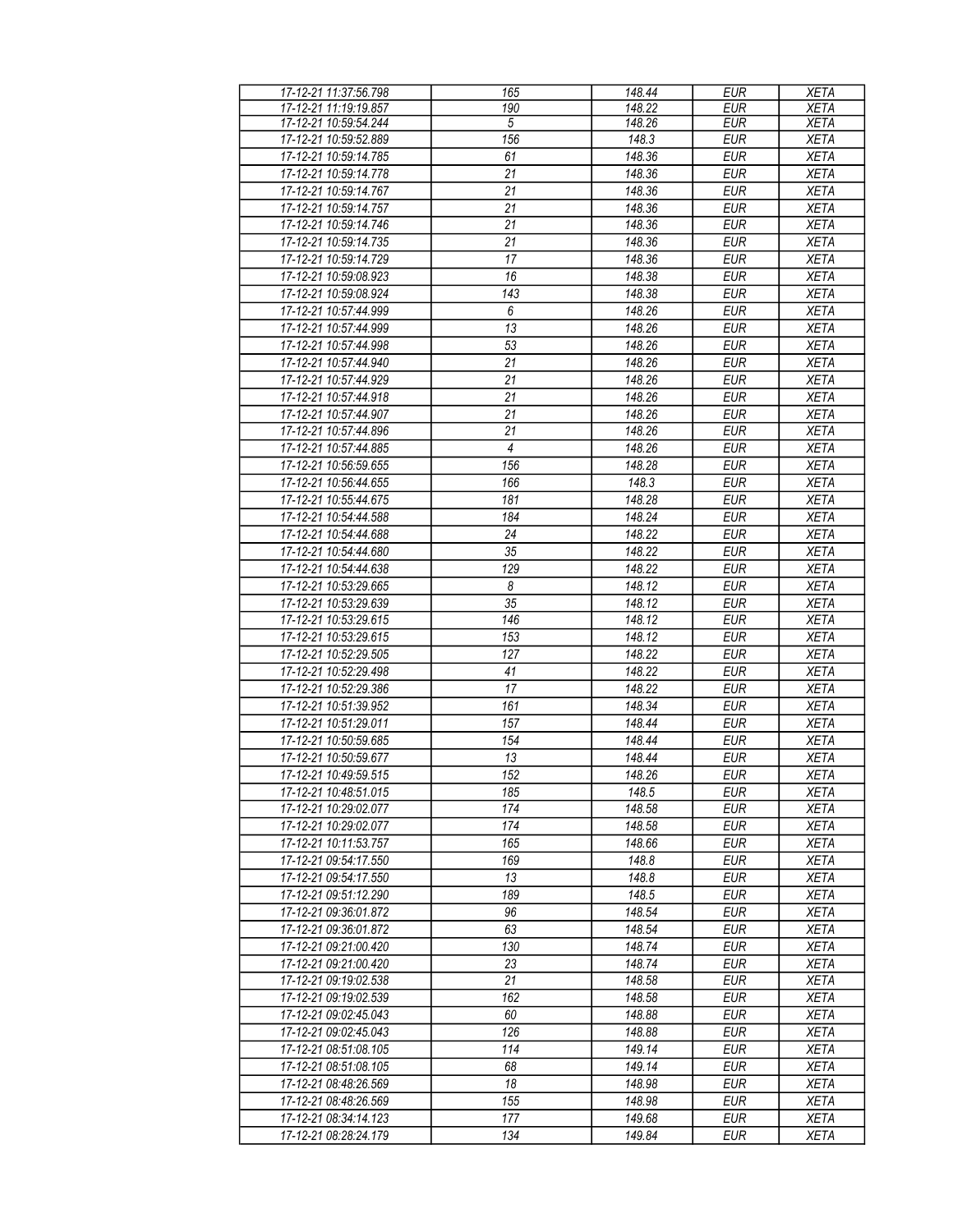| 17-12-21 08:28:18.578 | 29  | 149.84 | EUR        | <b>XETA</b> |
|-----------------------|-----|--------|------------|-------------|
| 17-12-21 08:25:00.937 | 171 | 149.96 | EUR        | <b>XETA</b> |
| 17-12-21 08:16:34 491 | 161 | 149.64 | EUR        | <b>XETA</b> |
| 17-12-21 08:10:27.915 | 180 | 149.82 | <b>EUR</b> | <b>XETA</b> |
| 17-12-21 08:07:39.822 | 46  | 149.8  | <b>EUR</b> | <b>XETA</b> |
| 17-12-21 08:07:39.822 | 140 | 149.8  | <b>EUR</b> | <b>XFTA</b> |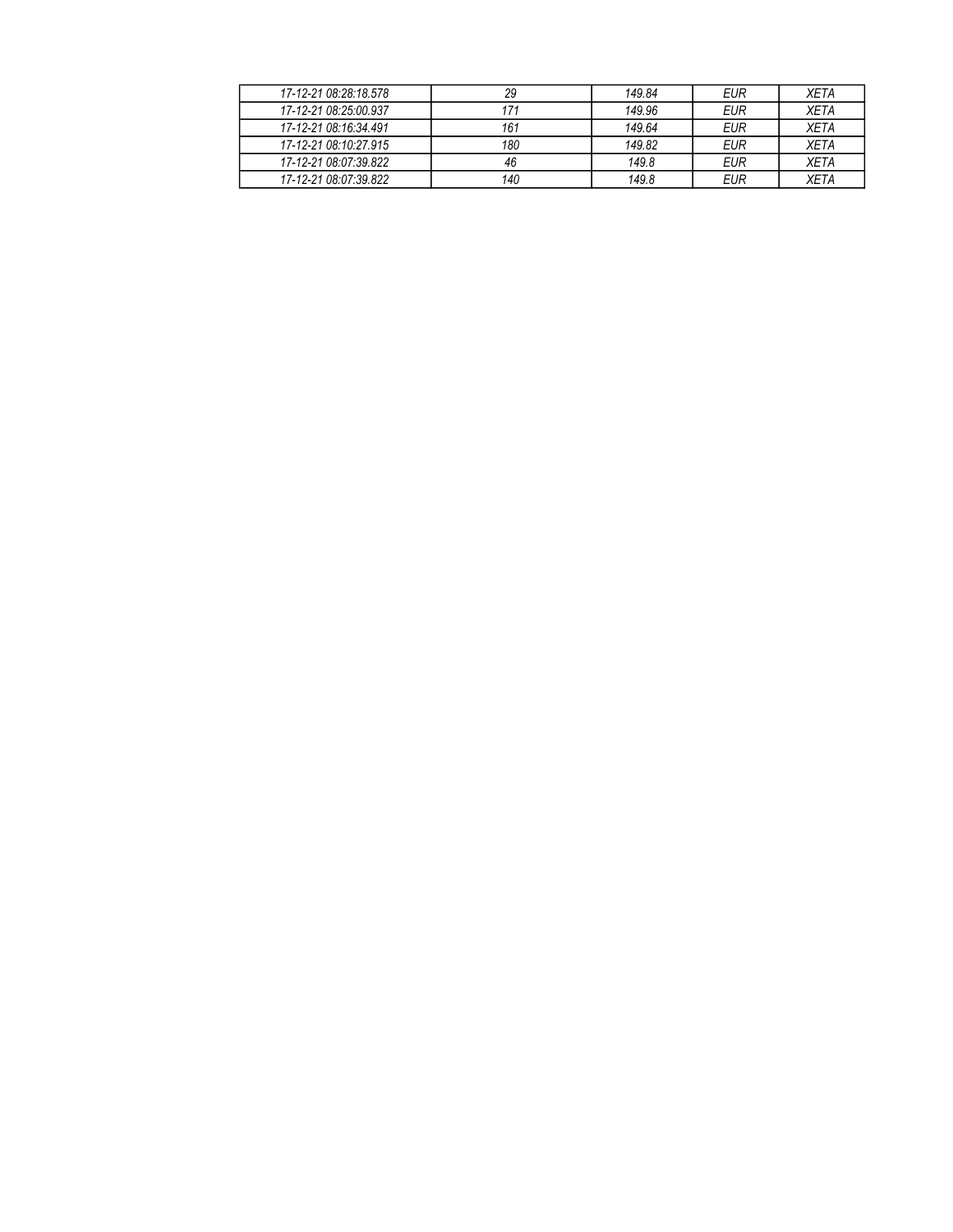Each order relating to the buy-back programme above according to Art. 5 sec. 3 MAR in conjunction with Art. 25 sec. 1 and 2 MiFiR

In red colour are the fields according to Table 2 of the Annex of Del. Regulation (EU) 2017/580; alternatively you may report the

| Date and Time according to field 9 | <b>Segment MIC code</b><br>according to field 16 | <b>Transaction price</b><br>according to field 28 | <b>Price currency according</b><br>to field 29 | <b>Buy-sell indicator</b><br>according to field 32 |
|------------------------------------|--------------------------------------------------|---------------------------------------------------|------------------------------------------------|----------------------------------------------------|
| 17-12-21 16:28:25.105              | <b>XETA</b>                                      | 148.26                                            | <b>EUR</b>                                     | <b>BUY</b>                                         |
| 17-12-21 16:26:58.580              | <b>XETA</b>                                      | 148.22                                            | <b>EUR</b>                                     | <b>BUY</b>                                         |
| 17-12-21 16:24:42.212              | <b>XETA</b>                                      | 148.28                                            | <b>EUR</b>                                     | <b>BUY</b>                                         |
| 17-12-21 16:23:53.198              | <b>XETA</b>                                      | 148.28                                            | <b>EUR</b>                                     | <b>BUY</b>                                         |
| 17-12-21 16:23:53.198              | <b>XETA</b>                                      | 148.28                                            | <b>EUR</b>                                     | <b>BUY</b>                                         |
| 17-12-21 16:23:52.336              | <b>XETA</b>                                      | 148.28                                            | <b>EUR</b>                                     | <b>BUY</b>                                         |
| 17-12-21 16:23:52.335              | <b>XETA</b>                                      | 148.28                                            | <b>EUR</b>                                     | <b>BUY</b>                                         |
| 17-12-21 16:19:54.032              | <b>XETA</b>                                      | 148.26                                            | <b>EUR</b>                                     | <b>BUY</b>                                         |
| 17-12-21 16:15:20.227              | <b>XETA</b>                                      | 148.32                                            | <b>EUR</b>                                     | <b>BUY</b>                                         |
| 17-12-21 16:09:44.466              | <b>XETA</b>                                      | 148.22                                            | <b>EUR</b>                                     | <b>BUY</b>                                         |
| 17-12-21 16:09:44.466              | <b>XETA</b>                                      | 148.22                                            | <b>EUR</b>                                     | <b>BUY</b>                                         |
| 17-12-21 16:07:19.864              | <b>XETA</b>                                      | 148.16                                            | <b>EUR</b>                                     | <b>BUY</b>                                         |
| 17-12-21 16:07:19.864              | <b>XETA</b>                                      | 148.16                                            | <b>EUR</b>                                     | <b>BUY</b>                                         |
| 17-12-21 16:03:43.114              | <b>XETA</b>                                      | 148.18                                            | <b>EUR</b>                                     | <b>BUY</b>                                         |
| 17-12-21 15:58:52.344              | <b>XETA</b>                                      | 148.32                                            | <b>EUR</b>                                     | <b>BUY</b>                                         |
| 17-12-21 15:55:58.548              | <b>XETA</b>                                      | 148.3                                             | <b>EUR</b>                                     | <b>BUY</b>                                         |
| 17-12-21 15:55:58.548              | <b>XETA</b>                                      | 148.3                                             | <b>EUR</b>                                     | <b>BUY</b>                                         |
| 17-12-21 15:44:57.093              | <b>XETA</b>                                      | 147.8                                             | <b>EUR</b>                                     | <b>BUY</b>                                         |
| 17-12-21 15:42:53.061              | <b>XETA</b>                                      | 147.82                                            | <b>EUR</b>                                     | <b>BUY</b>                                         |
| 17-12-21 15:42:50.921              | <b>XETA</b>                                      | 147.82                                            | <b>EUR</b>                                     | <b>BUY</b>                                         |
| 17-12-21 15:32:24.768              | <b>XETA</b>                                      | 147.4                                             | <b>EUR</b>                                     | <b>BUY</b>                                         |
| 17-12-21 15:32:24.768              | <b>XETA</b>                                      | 147.4                                             | <b>EUR</b>                                     | <b>BUY</b>                                         |
| 17-12-21 15:29:23.009              | <b>XETA</b>                                      | 147.48                                            | <b>EUR</b>                                     | <b>BUY</b>                                         |
| 17-12-21 15:20:48.259              | <b>XETA</b>                                      | 147.36                                            | <b>EUR</b>                                     | <b>BUY</b>                                         |
| 17-12-21 15:09:11.471              | <b>XETA</b>                                      | 147.74                                            | <b>EUR</b>                                     | <b>BUY</b>                                         |
| 17-12-21 15:09:11.471              | <b>XETA</b>                                      | 147.74                                            | <b>EUR</b>                                     | <b>BUY</b>                                         |
| 17-12-21 15:05:16.600              | <b>XETA</b>                                      | 147.86                                            | <b>EUR</b>                                     | <b>BUY</b>                                         |
| 17-12-21 14:58:57.047              | <b>XETA</b>                                      | 147.84                                            | <b>EUR</b>                                     | <b>BUY</b>                                         |
| 17-12-21 14:48:00.349              | <b>XETA</b>                                      | 148.1                                             | <b>EUR</b>                                     | <b>BUY</b>                                         |
| 17-12-21 14:41:30.926              | <b>XETA</b>                                      | 147.76                                            | <b>EUR</b>                                     | <b>BUY</b>                                         |
| 17-12-21 14:41:28.190              | <b>XETA</b>                                      | 147.76                                            | <b>EUR</b>                                     | <b>BUY</b>                                         |
| 17-12-21 14:41:27.010              | <b>XETA</b>                                      | 147.76                                            | <b>EUR</b>                                     | <b>BUY</b>                                         |
| 17-12-21 14:35:47.632              | <b>XETA</b>                                      | 147.84                                            | <b>EUR</b>                                     | <b>BUY</b>                                         |
| 17-12-21 14:35:47.632              | <b>XETA</b>                                      | 147.84                                            | <b>EUR</b>                                     | <b>BUY</b>                                         |
| 17-12-21 14:22:30.296              | <b>XETA</b>                                      | 148.02                                            | <b>EUR</b>                                     | <b>BUY</b>                                         |
| 17-12-21 14:22:30.296              | <b>XETA</b>                                      | 148.02                                            | <b>EUR</b>                                     | <b>BUY</b>                                         |
| 17-12-21 14:22:30.296              | <b>XETA</b>                                      | 148.02                                            | <b>EUR</b>                                     | <b>BUY</b>                                         |
| 17-12-21 14:20:09.544              | <b>XETA</b>                                      | 148.1                                             | <b>EUR</b>                                     | <b>BUY</b>                                         |
| 17-12-21 14:05:52.557              | <b>XETA</b>                                      | 148.24                                            | <b>EUR</b>                                     | <b>BUY</b>                                         |
| 17-12-21 14:05:52.557              | <b>XETA</b>                                      | 148.24                                            | <b>EUR</b>                                     | <b>BUY</b>                                         |
| 17-12-21 14:05:24.521              | <b>XETA</b>                                      | 148.24                                            | <b>EUR</b>                                     | <b>BUY</b>                                         |
| 17-12-21 13:48:36.138              | <b>XETA</b>                                      | 148.28                                            | <b>EUR</b>                                     | <b>BUY</b>                                         |
| 17-12-21 13:45:01.317              | <b>XETA</b>                                      | 148.04                                            | <b>EUR</b>                                     | <b>BUY</b>                                         |
| 17-12-21 13:27:49.786              | <b>XETA</b>                                      | 147.74                                            | <b>EUR</b>                                     | <b>BUY</b>                                         |
| 17-12-21 13:06:40.533              | <b>XETA</b>                                      | $\frac{1}{147.76}$                                | <b>EUR</b>                                     | <b>BUY</b>                                         |
| 17-12-21 13:06:40.533              | <b>XETA</b>                                      | 147.76                                            | <b>EUR</b>                                     | <b>BUY</b>                                         |
| 17-12-21 12:41:13.608              | <b>XETA</b>                                      | 148.16                                            | <b>EUR</b>                                     | <b>BUY</b>                                         |
| 17-12-21 12:18:00.809              | <b>XETA</b>                                      | 148.48                                            | <b>EUR</b>                                     | <b>BUY</b>                                         |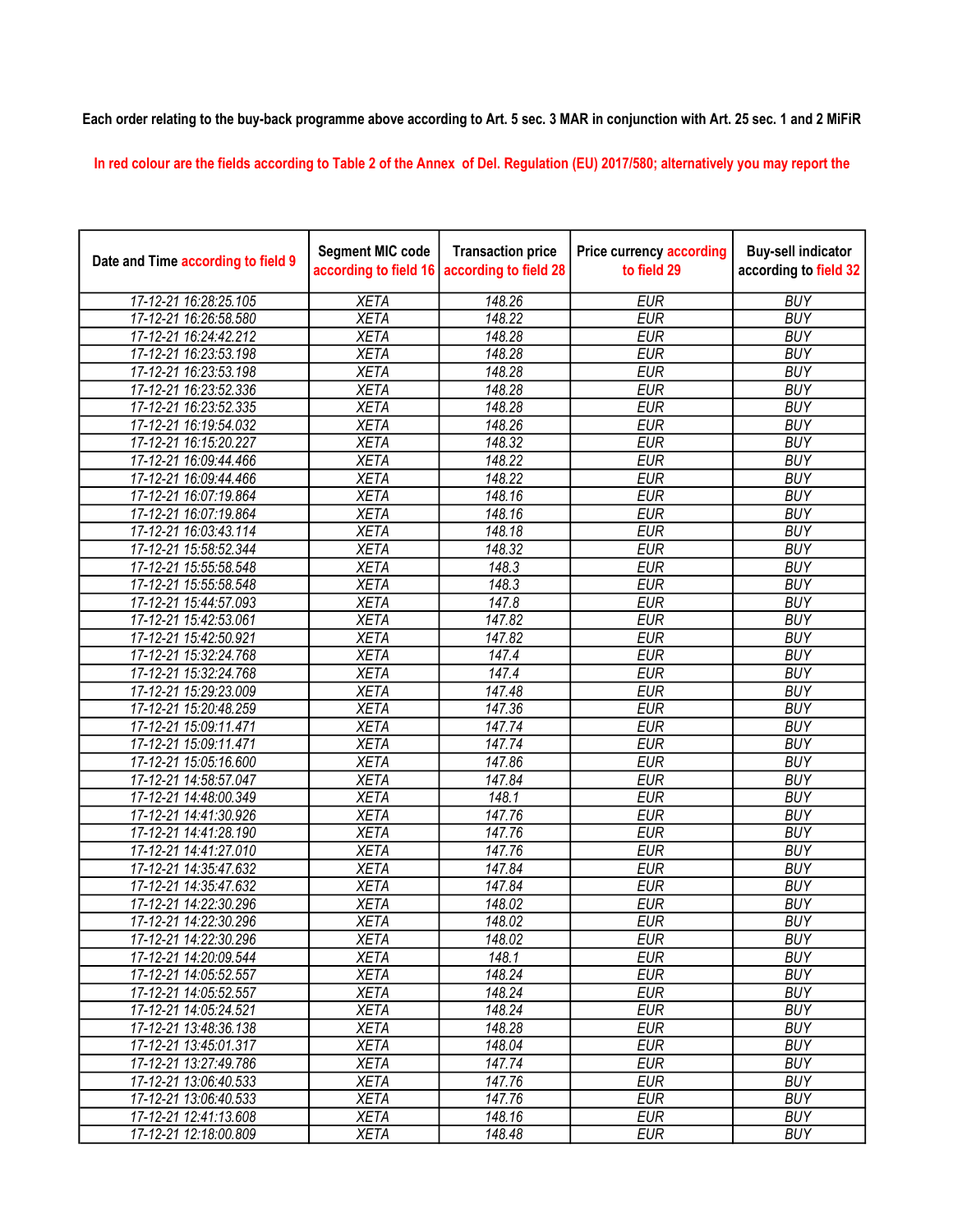| 17-12-21 12:18:00.809 | <b>XETA</b> | 148.48 | <b>EUR</b> | <b>BUY</b> |
|-----------------------|-------------|--------|------------|------------|
| 17-12-21 12:15:08.322 | <b>XETA</b> | 148.3  | <b>EUR</b> | <b>BUY</b> |
| 17-12-21 12:15:08.322 | <b>XETA</b> | 148.3  | <b>EUR</b> | <b>BUY</b> |
| 17-12-21 12:05:15.028 | <b>XETA</b> | 148.14 | <b>EUR</b> | <b>BUY</b> |
| 17-12-21 12:05:15.146 | <b>XETA</b> | 148.08 | <b>EUR</b> | <b>BUY</b> |
| 17-12-21 12:05:15.144 | <b>XETA</b> | 148.08 | <b>EUR</b> | <b>BUY</b> |
| 17-12-21 12:05:15.051 | <b>XETA</b> | 148.1  | <b>EUR</b> | <b>BUY</b> |
| 17-12-21 12:05:15.044 | <b>XETA</b> | 148.12 | <b>EUR</b> | <b>BUY</b> |
| 17-12-21 11:44:02.887 | <b>XETA</b> | 148.54 | <b>EUR</b> | <b>BUY</b> |
| 17-12-21 11:37:56.798 | <b>XETA</b> | 148.44 | <b>EUR</b> | <b>BUY</b> |
| 17-12-21 11:19:19.857 | <b>XETA</b> | 148.22 | <b>EUR</b> | <b>BUY</b> |
| 17-12-21 10:59:54.244 | <b>XETA</b> | 148.26 | <b>EUR</b> | <b>BUY</b> |
| 17-12-21 10:59:52.889 | <b>XETA</b> | 148.3  | <b>EUR</b> | <b>BUY</b> |
| 17-12-21 10:59:14.785 | <b>XETA</b> | 148.36 | <b>EUR</b> | <b>BUY</b> |
| 17-12-21 10:59:14.778 | <b>XETA</b> | 148.36 | <b>EUR</b> | <b>BUY</b> |
| 17-12-21 10:59:14.767 | <b>XETA</b> | 148.36 | <b>EUR</b> | <b>BUY</b> |
| 17-12-21 10:59:14.757 | <b>XETA</b> | 148.36 | <b>EUR</b> | <b>BUY</b> |
| 17-12-21 10:59:14.746 | <b>XETA</b> | 148.36 | <b>EUR</b> | <b>BUY</b> |
| 17-12-21 10:59:14.735 | <b>XETA</b> | 148.36 | <b>EUR</b> | <b>BUY</b> |
| 17-12-21 10:59:14.729 | <b>XETA</b> | 148.36 | <b>EUR</b> | <b>BUY</b> |
| 17-12-21 10:59:08.923 | <b>XETA</b> | 148.38 | <b>EUR</b> | <b>BUY</b> |
| 17-12-21 10:59:08.924 | <b>XETA</b> | 148.38 | <b>EUR</b> | <b>BUY</b> |
| 17-12-21 10:57:44.999 | <b>XETA</b> | 148.26 | <b>EUR</b> | <b>BUY</b> |
| 17-12-21 10:57:44.999 | <b>XETA</b> | 148.26 | <b>EUR</b> | <b>BUY</b> |
| 17-12-21 10:57:44.998 |             | 148.26 | <b>EUR</b> | <b>BUY</b> |
|                       | <b>XETA</b> |        |            |            |
| 17-12-21 10:57:44.940 | <b>XETA</b> | 148.26 | <b>EUR</b> | <b>BUY</b> |
| 17-12-21 10:57:44.929 | <b>XETA</b> | 148.26 | <b>EUR</b> | <b>BUY</b> |
| 17-12-21 10:57:44.918 | <b>XETA</b> | 148.26 | <b>EUR</b> | <b>BUY</b> |
| 17-12-21 10:57:44.907 | <b>XETA</b> | 148.26 | <b>EUR</b> | <b>BUY</b> |
| 17-12-21 10:57:44.896 | <b>XETA</b> | 148.26 | <b>EUR</b> | <b>BUY</b> |
| 17-12-21 10:57:44.885 | <b>XETA</b> | 148.26 | <b>EUR</b> | <b>BUY</b> |
| 17-12-21 10:56:59.655 | <b>XETA</b> | 148.28 | <b>EUR</b> | <b>BUY</b> |
| 17-12-21 10:56:44.655 | <b>XETA</b> | 148.3  | <b>EUR</b> | <b>BUY</b> |
| 17-12-21 10:55:44.675 | <b>XETA</b> | 148.28 | <b>EUR</b> | <b>BUY</b> |
| 17-12-21 10:54:44.588 | <b>XETA</b> | 148.24 | <b>EUR</b> | <b>BUY</b> |
| 17-12-21 10:54:44.688 | <b>XETA</b> | 148.22 | <b>EUR</b> | <b>BUY</b> |
| 17-12-21 10:54:44.680 | <b>XETA</b> | 148.22 | <b>EUR</b> | <b>BUY</b> |
| 17-12-21 10:54:44.638 | <b>XETA</b> | 148.22 | <b>EUR</b> | <b>BUY</b> |
| 17-12-21 10:53:29.665 | <b>XETA</b> | 148.12 | <b>EUR</b> | <b>BUY</b> |
| 17-12-21 10:53:29.639 | <b>XETA</b> | 148.12 | <b>EUR</b> | <b>BUY</b> |
| 17-12-21 10:53:29.615 | <b>XETA</b> | 148.12 | <b>EUR</b> | <b>BUY</b> |
|                       |             | 148.12 | <b>EUR</b> | <b>BUY</b> |
| 17-12-21 10:53:29.615 | <b>XETA</b> |        |            |            |
| 17-12-21 10:52:29.505 | <b>XETA</b> | 148.22 | <b>EUR</b> | <b>BUY</b> |
| 17-12-21 10:52:29.498 | <b>XETA</b> | 148.22 | <b>EUR</b> | <b>BUY</b> |
| 17-12-21 10:52:29.386 | <b>XETA</b> | 148.22 | <b>EUR</b> | <b>BUY</b> |
| 17-12-21 10:51:39.952 | <b>XETA</b> | 148.34 | <b>EUR</b> | <b>BUY</b> |
| 17-12-21 10:51:29.011 | <b>XETA</b> | 148.44 | <b>EUR</b> | <b>BUY</b> |
| 17-12-21 10:50:59.685 | <b>XETA</b> | 148.44 | <b>EUR</b> | <b>BUY</b> |
| 17-12-21 10:50:59.677 | <b>XETA</b> | 148.44 | <b>EUR</b> | <b>BUY</b> |
| 17-12-21 10:49:59.515 | <b>XETA</b> | 148.26 | <b>EUR</b> | <b>BUY</b> |
| 17-12-21 10:48:51.015 | <b>XETA</b> | 148.5  | <b>EUR</b> | <b>BUY</b> |
| 17-12-21 10:29:02.077 | <b>XETA</b> | 148.58 | <b>EUR</b> | <b>BUY</b> |
| 17-12-21 10:29:02.077 | <b>XETA</b> | 148.58 | <b>EUR</b> | <b>BUY</b> |
| 17-12-21 10:11:53.757 | <b>XETA</b> | 148.66 | <b>EUR</b> | <b>BUY</b> |
|                       |             |        |            |            |